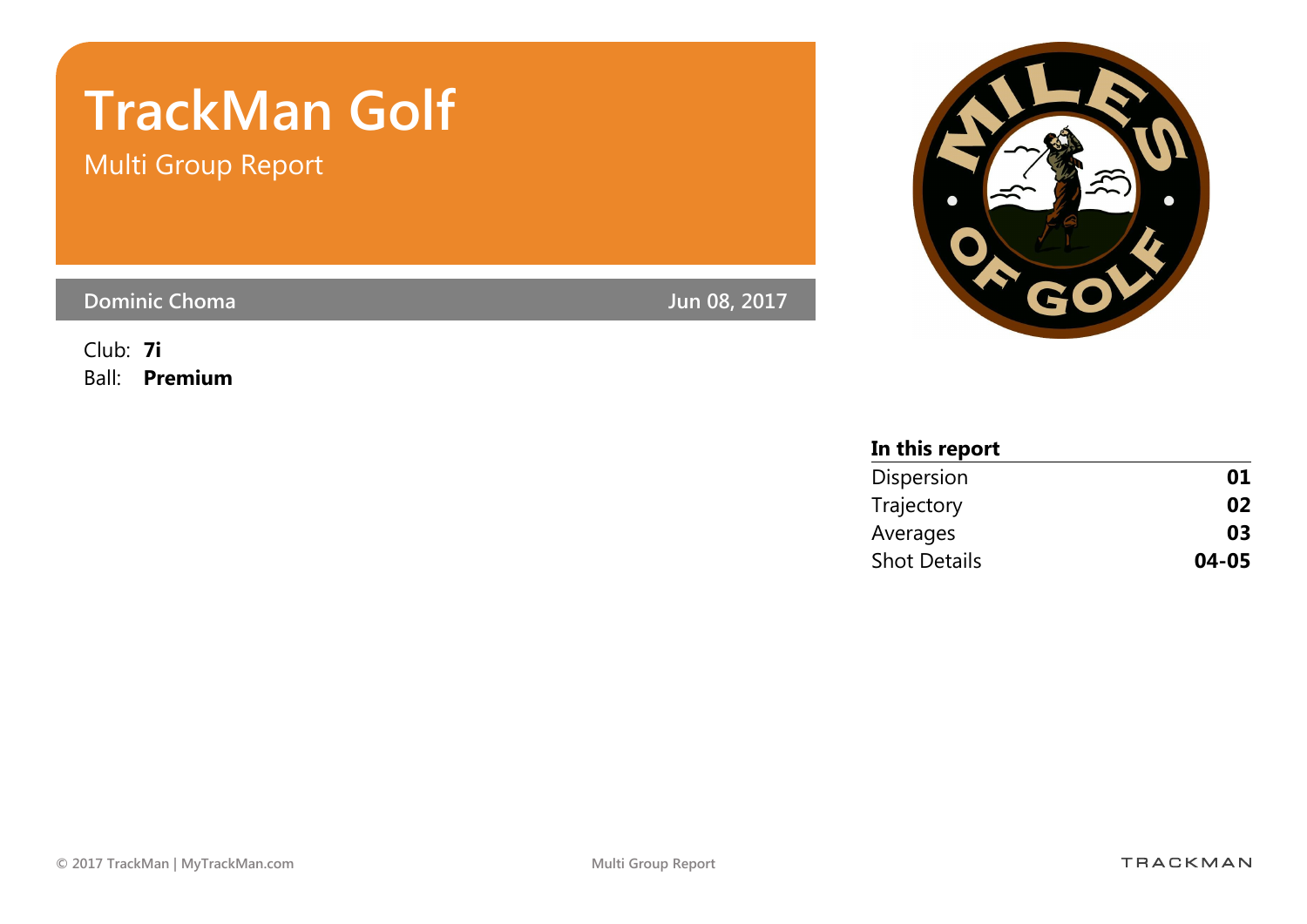# Dispersion Dominic Choma | Jun 08, 2017 01



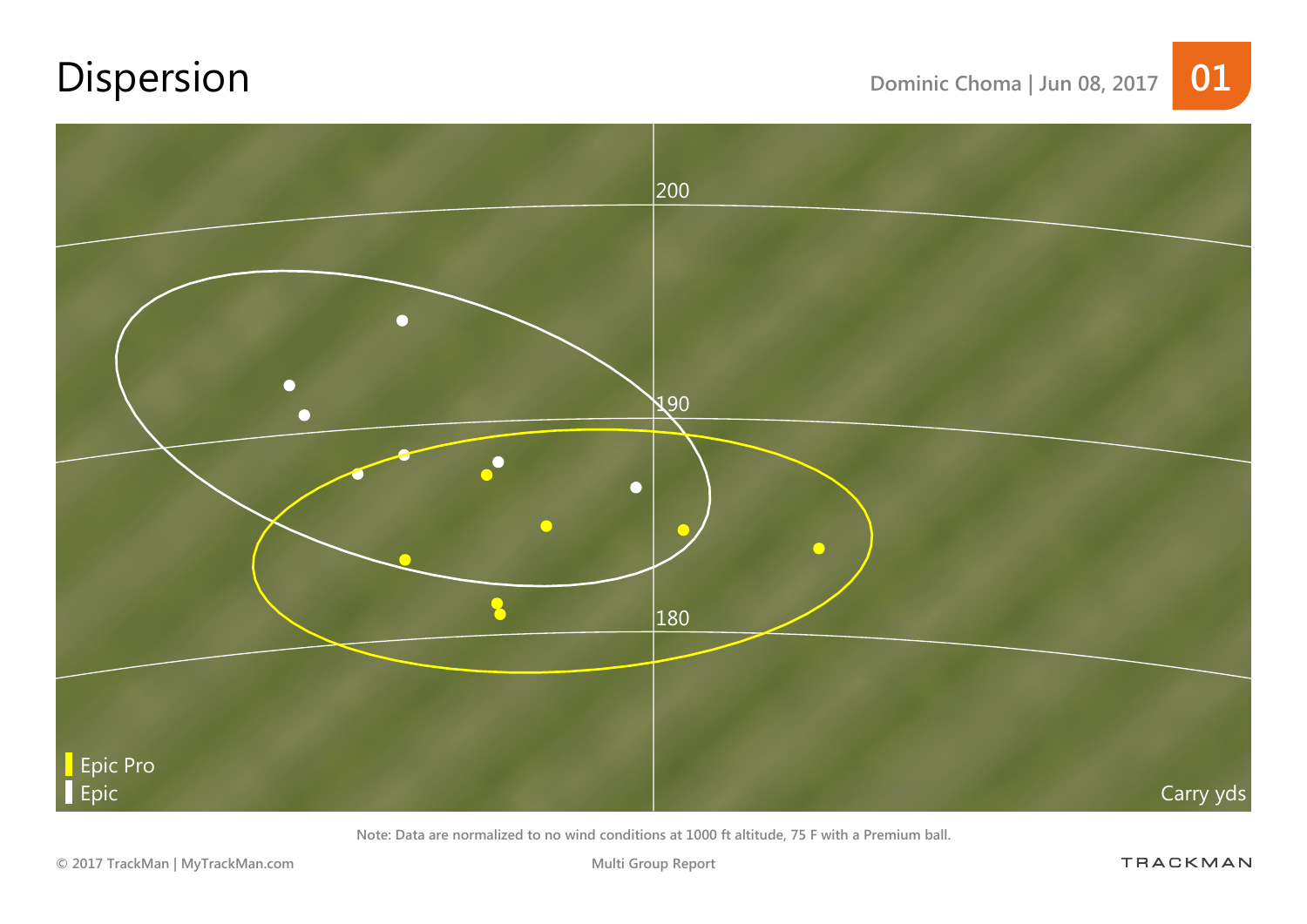# Trajectory Dominic Choma | Jun 08, 2017 02



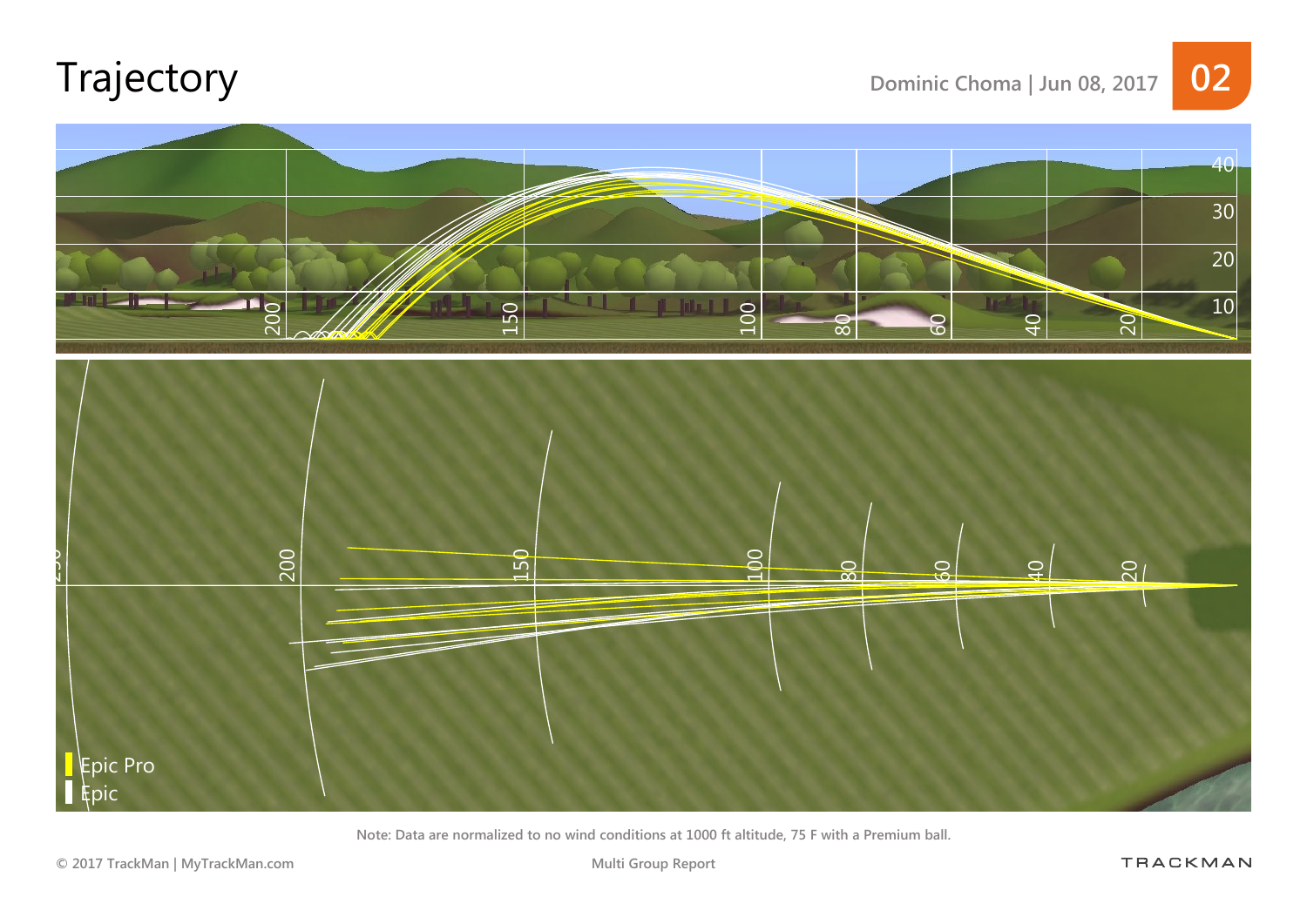| Averages | Dominic Choma   Jun 08, 2017 03 |  |
|----------|---------------------------------|--|
|----------|---------------------------------|--|

|  | BALL SPEED LAUNCH ANG. SPIN RATE |      | SMASH FAC. | <b>CARRY</b> | TOTAL | <b>LAUNCH DIR.</b>                                                                                                       | SPIN AXIS LAND. ANG. HEIGHT SPIN LOFT CLUB SPEED ATTACK ANG. CLUB PATH SWING DIR. FACE TO PATH FACE ANG. SWING PL. SIDE |  |  |  |  |  | SIDE TOT. | DYN. LOFT | <b>LOW POINT</b> |
|--|----------------------------------|------|------------|--------------|-------|--------------------------------------------------------------------------------------------------------------------------|-------------------------------------------------------------------------------------------------------------------------|--|--|--|--|--|-----------|-----------|------------------|
|  |                                  |      |            |              |       | mph deq npm – vds vds deq deq deq the deq ft deq mph deq deq deq deq deq deq deq deq                                     |                                                                                                                         |  |  |  |  |  |           |           |                  |
|  |                                  |      |            |              |       | Epic Pro 130.1 13.8 6931 1.41 183.9 190.9 0.3 -2.9 46.8 96 26.7 92.3 -7.5 0.8 -2.9 -0.6 0.2 63.8 12'9"L 13'9"L 19.1 6.6A |                                                                                                                         |  |  |  |  |  |           |           |                  |
|  |                                  | 6692 |            |              |       | 1.43 1.89.9 1.96.5 -0.2 -5.4 -48.2 1.05 -2.66 -92.9 -7.2 -0.5 -3.2 -0.8 -0.3 -63.2 -33'9"L 35'8"L 1.9.3                  |                                                                                                                         |  |  |  |  |  |           |           |                  |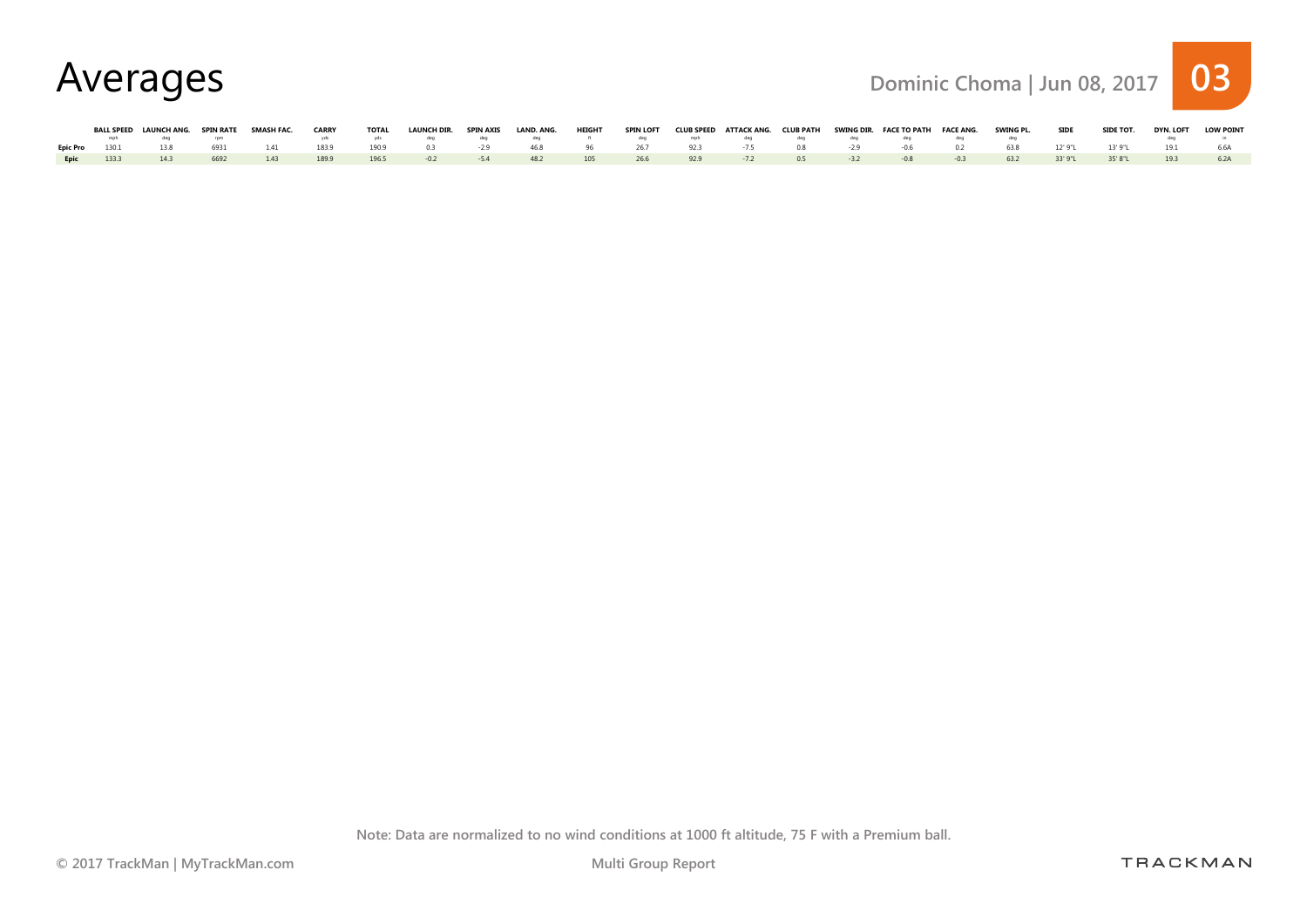### Shot Details Details Dominic Choma | Jun 08, 2017 04

Epic Pro

| <b>STROKE NO</b> | <b>BALL SPEED</b> | LAUNCH ANG. | <b>SPIN RATE</b> | SMASH FAC. | <b>CARRY</b> | <b>TOTAL</b> | <b>LAUNCH DIR</b> | <b>SPIN AXIS</b> | LAND, ANG.      | HEIGHT | <b>SPIN LOFT</b> | <b>CLUB SPEED</b> | <b>ATTACK ANG.</b> | <b>CLUB PATH</b> | SWING DIR. | <b>FACE TO PATH</b> | <b>FACE ANG.</b> | SWING PL. | <b>SIDE</b> | <b>SIDE TOT.</b> | <b>DYN. LOFT</b> | <b>LOW POINT</b> |
|------------------|-------------------|-------------|------------------|------------|--------------|--------------|-------------------|------------------|-----------------|--------|------------------|-------------------|--------------------|------------------|------------|---------------------|------------------|-----------|-------------|------------------|------------------|------------------|
|                  | mph               |             |                  |            |              |              |                   | dea              | dea             |        |                  |                   |                    |                  |            |                     |                  |           |             |                  |                  |                  |
|                  | 128.5             |             | 6873             | 1.41       | 181.5        |              |                   |                  | 46 <sup>°</sup> |        |                  | 91.5              |                    |                  |            |                     |                  | 66.4      | 22' 0"L     | 23' 10"L         | 19.2             |                  |
|                  | 130.7             | 13.7        | 6984             | 1.42       | 184.8        | 191.5        | 0.7               | $-0.4$           | 47.1            | 97     | 26.9             | 92.3              | $-7.8$             | 1.5              | $-2.3$     | $-1.0$              | 0.5              | 64.3      | 4'3''R      | 4' 4"R           | 19.1             | 6.7A             |
|                  | 131.2             | 12.4        | 7019             | 1.41       | 185.0        | 192.3        | 0.2               | $-3.1$           | 45.5            |        | 25.2             | 93.0              | $-7.4$             | 0.9              |            |                     | 0.0              | 64.5      | 15'1"L      | 16'1"L           | 17.8             | 6.3A             |
|                  | 130.4             | 14.6        | 7057             | 1.41       | 184.1        | 190.1        | 1.8               | 1.1              | 48.2            | 102    | 26.9             | 92.5              | $-67$              | 0.6              | $-2.9$     | 1.5                 | 2.1              | 62.7      | 23' 3"R     | 24' 2"R          | 20.1             | 5.9A             |
|                  | 131.8             | 13.6        | 6716             | 1.43       | 187.5        | 194.7        |                   |                  |                 | 99     |                  | 92.4              |                    |                  |            |                     | $-1.6$           | 64.1      | 23' 5"L     | 24' 7"L          | 18.7             | 5.8A             |
|                  | 128.8             | 14.5        | 6498             | 1.40       | 183.7        | 191.3        | $-1.6$            | $-3.6$           | 46.9            |        | 27.3             | 91.9              | $-7.6$             |                  |            | $-3.3$              | $-2.2$           | 65.2      | 34' 11"L    | 36' 11"L         | 19.5             | 6.9A             |
|                  | 129.3             | 13.7        | 7369             | 1.40       | 181.0        | 187.3        | 0.9               | $-5.6$           | 46.6            |        | 28.4             | 92.5              | -89                | $-0.4$           | -57        |                     |                  | 59.4      | 21'7"L      | 23' 0"L          | 19.5             | 8.5A             |
| Average          | 130.1             | 13.8        | 6931             | 1.41       | 183.9        | 190.9        | 0.3               | $-2.9$           | 46.8            |        | 26.7             | 92.3              | $-7.5$             | 0.8              | -2.9       | -0.6                | 0.2              | 63.8      | 12' 9"L     | 13' 9"L          | 19.1             | 6.6A             |
|                  |                   |             |                  | 0.01       |              |              |                   |                  | 0.8             |        |                  | 04                |                    |                  |            |                     |                  |           | 18' 4"R     | 19' 4"R          |                  |                  |